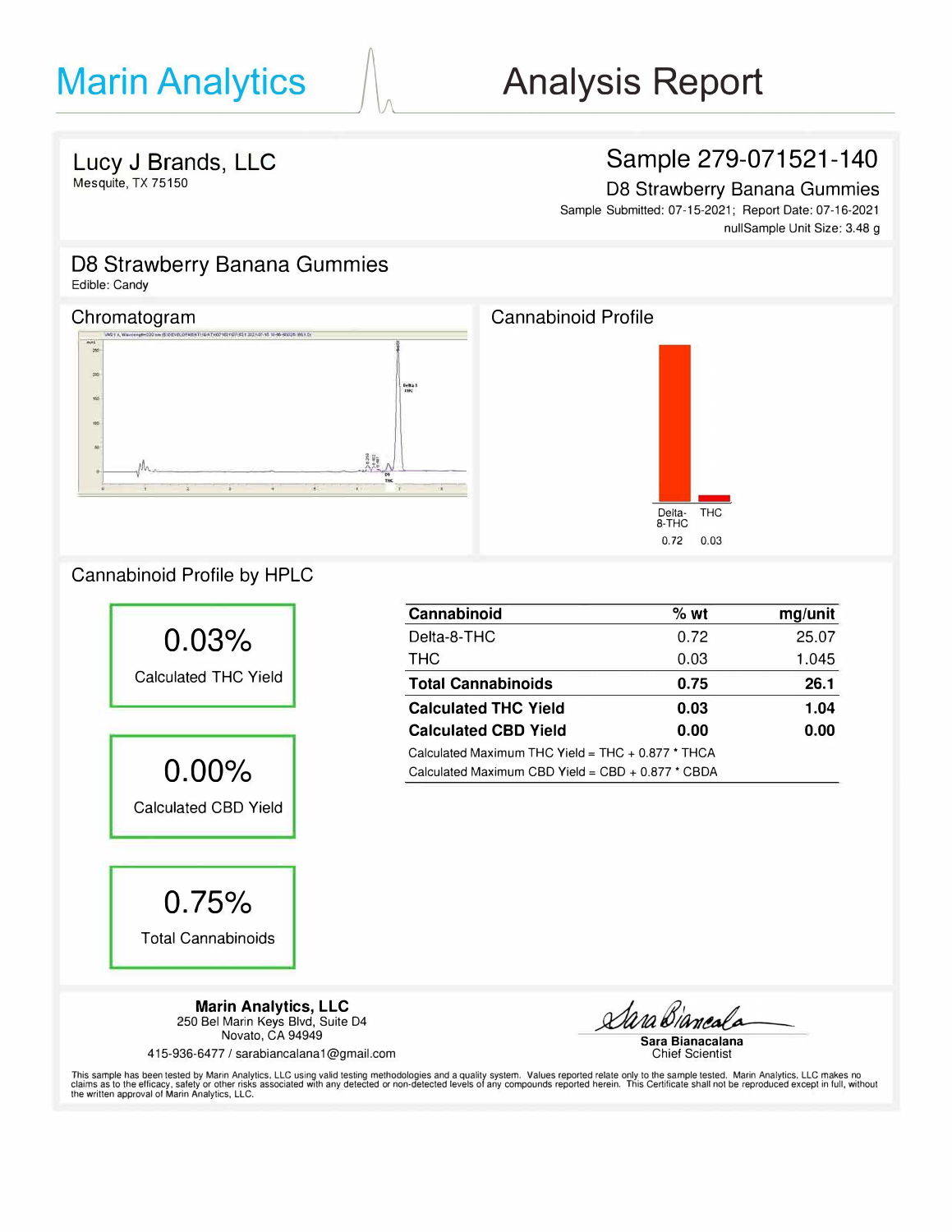## Sample 279-071521-125

D8 Apple Gummies Sample Submitted: 07-15-2021; Report Date: 07-16-2021 nullSample Unit Size: 3.75 g

# D8 Apple Gummies

Edible: Candy



### Cannabinoid Profile by HPLC



| Cannabinoid                                         | % wt | mg/unit |
|-----------------------------------------------------|------|---------|
| Delta-8-THC                                         | 0.67 | 25.13   |
| <b>THC</b>                                          | 0.03 | 1.125   |
| <b>Total Cannabinoids</b>                           | 0.70 | 26.3    |
| <b>Calculated THC Yield</b>                         | 0.03 | 1.13    |
| <b>Calculated CBD Yield</b>                         | 0.00 | 0.00    |
| Calculated Maximum THC Yield = $THC + 0.877$ * THCA |      |         |
| Calculated Maximum CBD Yield = CBD + 0.877 * CBDA   |      |         |

**Marin Analytics, LLC**  250 Bel Marin Keys Blvd, Suite D4 Novato, CA 94949 415-936-6477 / sarabiancalana 1@gmail.com SarceBiomeal **Sara Bianacalana** 

Chief Scientist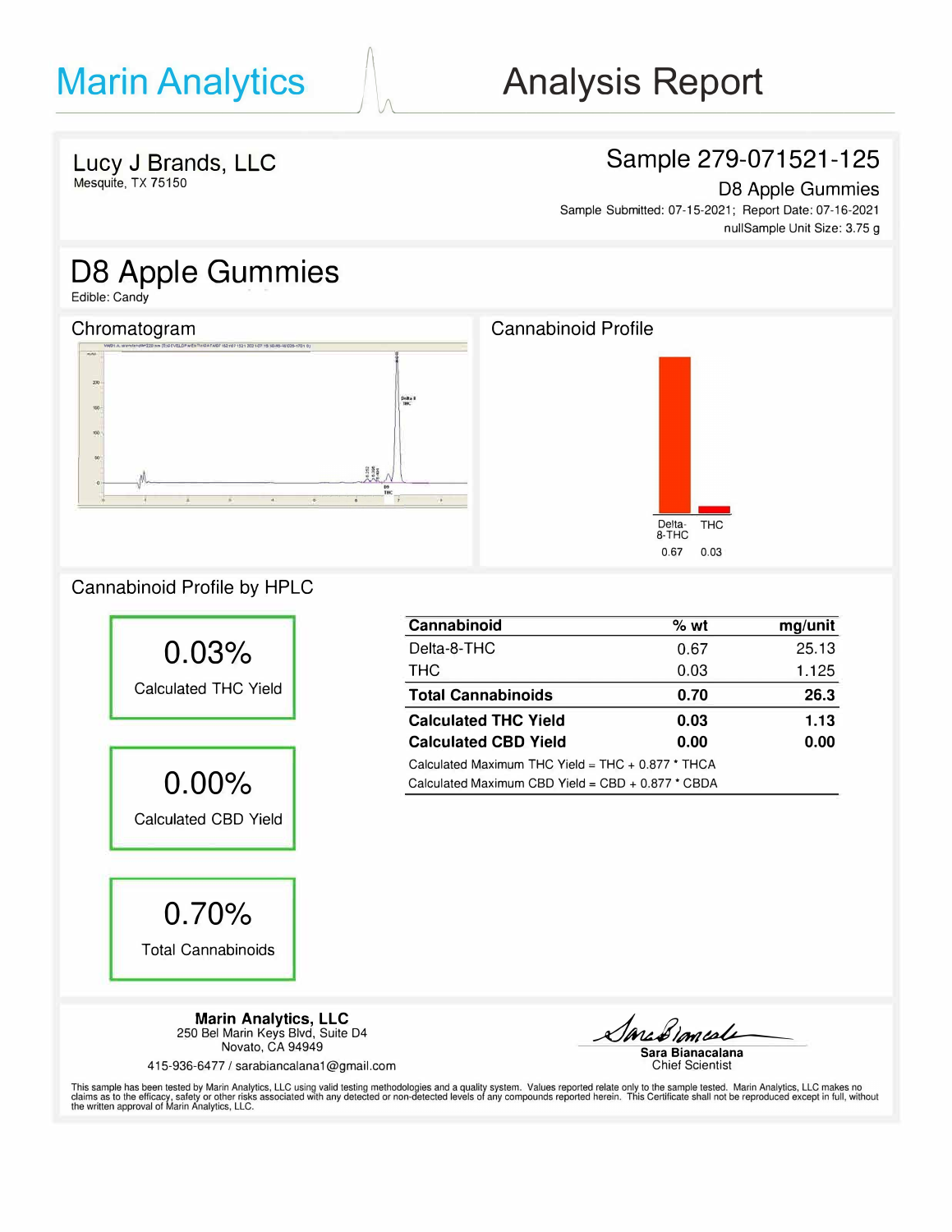## Sample 279-071521-127

Watermelon Gummies

Sample Submitted: 07-15-2021; Report Date: 07-16-2021 nullSample Unit Size: 3.43 g

## D8 Watermelon Gummies

Edible: Candy



### Cannabinoid Profile by HPLC



| Cannabinoid                                         | $%$ wt | mg/unit |
|-----------------------------------------------------|--------|---------|
| Delta-8-THC                                         | 0.73   | 25.02   |
| <b>THC</b>                                          | 0.03   | 1.028   |
| <b>Total Cannabinoids</b>                           | 0.76   | 26.1    |
| <b>Calculated THC Yield</b>                         | 0.03   | 1.03    |
| <b>Calculated CBD Yield</b>                         | 0.00   | 0.00    |
| Calculated Maximum THC Yield = THC + $0.877$ * THCA |        |         |
| Calculated Maximum CBD Yield = $CBD + 0.877$ * CBDA |        |         |

415-936-6477 / sarabiancalana 1@gmail.com

Dara Biamcal **Sara Bianacalana** 

Chief Scientist